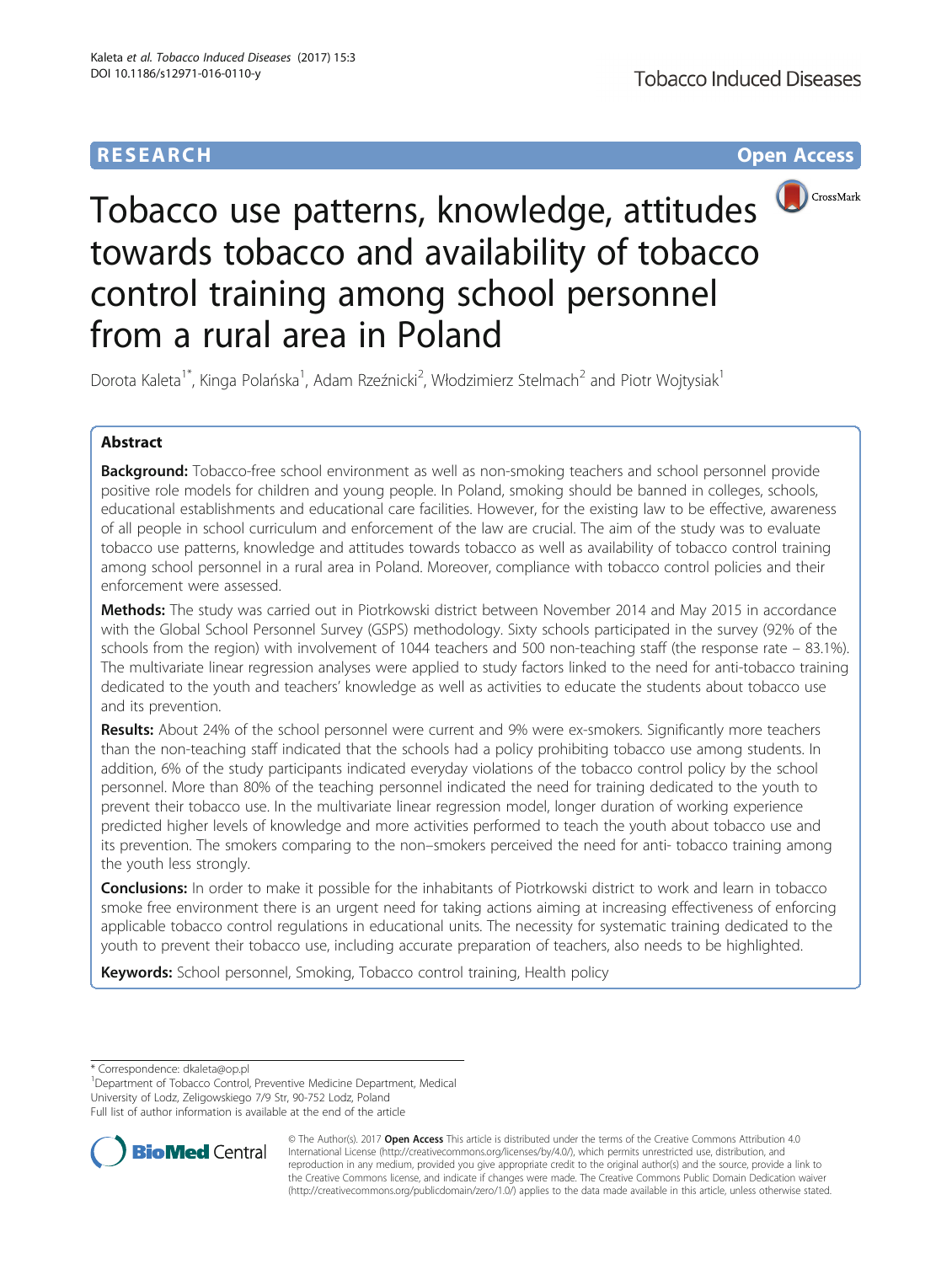## Background

Health effects of smoking are well established. It is estimated that half of those who smoke and fail to stop die because of their habit [\[1, 2](#page-10-0)]. Despite that, most smokers start smoking before they reach the age of 18 years [\[3](#page-10-0)]. Data from the Global Adult Tobacco Survey (GATS) have indicated that in Poland among people older than 15 years of age, about 33% of men and 21% of women smoked cigarettes on a daily basis, and more than 3% of them smoked occasionally [\[4](#page-10-0)–[8\]](#page-10-0). The high prevalence of smoking is also observed among the youth. Based on the Health Behavior in School-aged Children (HBSC) study among 11–12 year olds, about 16% of boys and 9% of girls had already tried their first cigarette. Among older youths (15–16 years old) 10% of pupils indicated at least one cigarette per day (including 12% of boys and 8% of girls) [[9\]](#page-10-0). A variety of factors are indicated as predictors of the onset of adolescent smoking, including: sociodemographic influences (socio-economic status, gender, age, availability of money to spend), social bonding factors (family and peer bonding, school influences), social learning factors (family and peer smoking) and personal characteristics (low self-esteem, refusal skills, beliefs and attitudes towards tobacco including the perception that tobacco use is a norm) [\[3, 10](#page-10-0)–[13\]](#page-10-0).

One of the most important strategies in reducing smoking prevalence in the population is to prevent young people from becoming smokers [[3, 14](#page-10-0), [15\]](#page-10-0). School-based strategies are one of the key elements of adolescent tobacco control because school environments are established systems in which adolescent behavior can be targeted and in which social behaviors are reinforced [\[10, 11](#page-10-0), [16](#page-10-0)–[23\]](#page-10-0). Teachers and school personnel have a central role in shaping young people's attitude towards smoking [[16](#page-10-0)]. Their daily interactions and strong influence on students potentially make them an influential group for tobacco control [\[24\]](#page-10-0). Teacher's knowledge, behavior and attitudes towards smoking education are closely related to their own smoking status [\[16, 25](#page-10-0)]. Studies indicate that never and ex-smoker teachers have the most positive role in preventing smoking among the youth [\[16, 21](#page-10-0), [25](#page-10-0)–[30](#page-11-0)]. On the contrary, those who smoke may influence adolescents to adopt smoking through direct modeling [\[25](#page-10-0)–[30](#page-11-0)]. Schools with a higher percentage of smokers among school staff members or among senior students may increase the risk of smoking among their students. Previous studies have shown that schools with anti-smoking policies have a reduced probability of student exposure to teachers who smoke in school as well as significantly lower prevalence of student smoking [\[25](#page-10-0)–[30\]](#page-11-0).

Existence, awareness and enforcement of the legislation banning smoking in a school environment seems to be a significant element for the prevention of tobacco use among young people. However, it needs to go in parallel with educational activities, which can be performed by teachers [[14\]](#page-10-0). A teacher, apart from the obligation to teach a particular subject should be a role model and be responsible for upbringing and public health issues. In order to educate students in the field of tobacco control, teachers need to have relevant knowledge and skills, therefore, training to prepare them for such activities is crucial [[3, 10, 11](#page-10-0), [16](#page-10-0)].

In Poland, based on the amendment of the Act on Protection of Health against Consequences of Consumption of Tobacco and Tobacco Products and the Act on National Sanitary Inspectorate (of 8 April 2010), smoking should be banned in colleges, schools, educational establishments, educational care facilities and in foster care centres mentioned in the regulations on social assistance [[31](#page-11-0)]. In addition, an owner or manager of a facility where smoking is prohibited should visibly display adequate written information and graphic symbols advising on the smoking ban on the premises. The existing legislation also emphasizes the fact that it is a duty of a country to protect people from health effect of tobacco use by formulation of health, economic and social policies. Such policies should aim at protection of the right of non-smokers to live in a tobacco smoke-free environment, health promotion through dissemination of a free from smoking, healthy lifestyle as well as educational and information activities raising public awareness of the dangers of tobacco consumption.

Other important point that needs to be strengthened is high influence of tobacco industry on young people. Despite the existence of legislation in Poland that regulates and minimizes activities of tobacco companies, they use a diversity of tactics to obtain new consumers [\[32, 33](#page-11-0)]. The most common practices represented by tobacco industry are: creating a positive image, which allows concluding cooperation with various media (including social media), as well as direct and indirect advertising. Brand stretching, product advertising, supporting public events, trade fairs, recruitment strategies as well as hiring, awards, and rankings are activities commonly observed in Poland [\[32](#page-11-0), [33](#page-11-0)]. Such practices influence young people's knowledge, attitudes and perception of tobacco. In that respect, appropriate education, which can be conducted by teachers in a school curriculum, can be crucial to help young people to make informed decisions about their smoking status.

It needs to be pointed that although in Poland national surveillance of tobacco smoking, enforcement of the law and training activities dedicated to tobacco control are pretty well elaborated, they are mostly performed in big cities. At the very same time smaller cities/towns are poorly covered by such initiatives [[34](#page-11-0)–[38](#page-11-0)].

Taking this into account, the aim of the study was to evaluate tobacco use patterns, knowledge and attitudes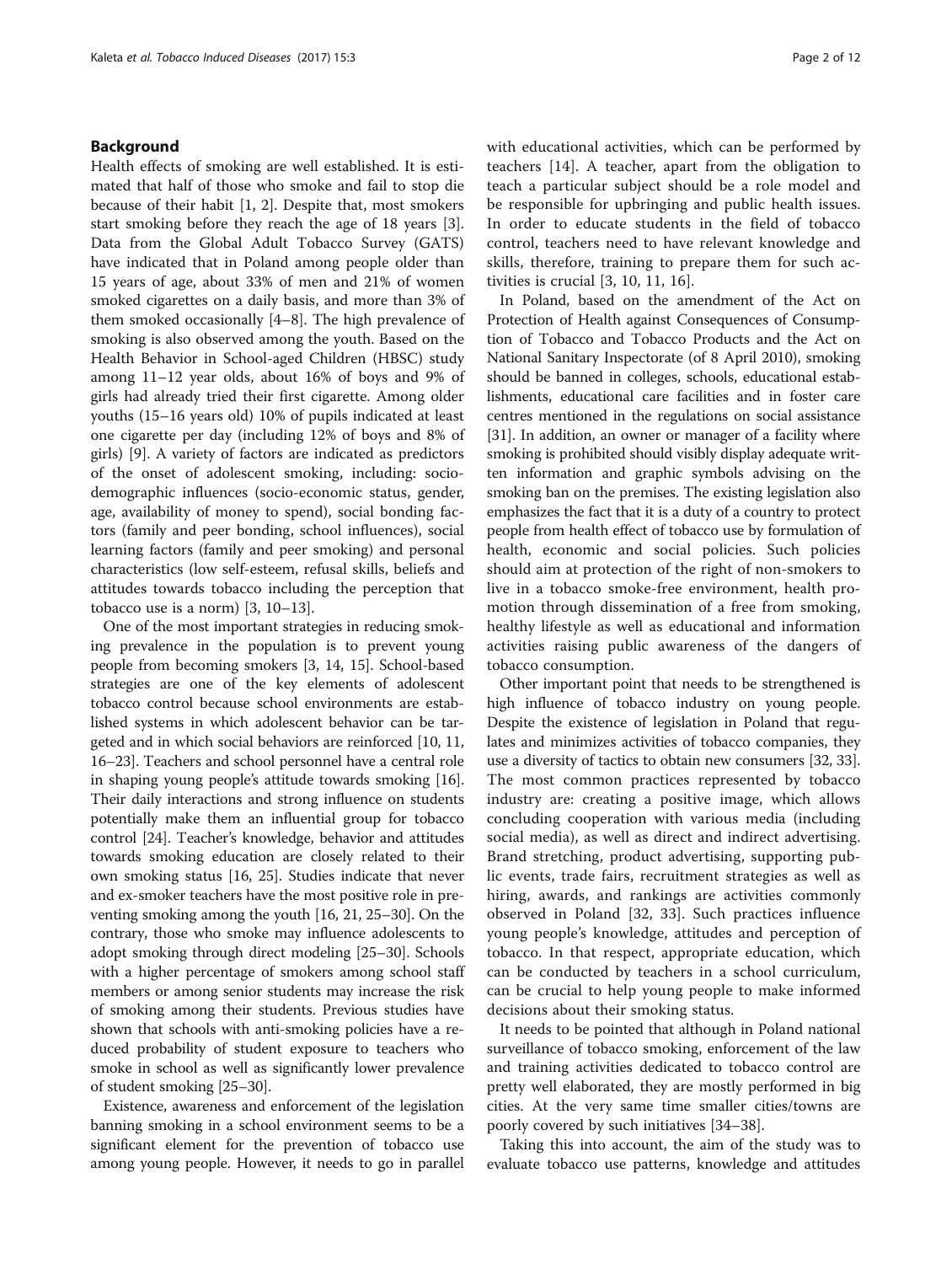towards tobacco as well as availability of tobacco control training among school personnel in a rural area in Poland. Moreover, compliance with tobacco control policies and their enforcement in schools from such an area were assessed.

## Methods

## Study design and population

The cross-sectional study was carried out in Piotrkowski district between November 2014 and May 2015 in accordance with the Global School Personnel Survey (GSPS) methodology. GSPS is a part of Global Tobacco Surveillance System (GTSS) developed by the World Health Organization (WHO), Centers for Disease Control (CDC) and Prevention and Canadian Public Health Association [[16](#page-10-0), [39\]](#page-11-0). This school based survey of school personnel (teachers and non-teaching staff) uses a standard methodology and core questionnaire to systematically monitor school personnel tobacco use, their knowledge and attitudes toward tobacco. Moreover, it evaluates existence and effectiveness of tobacco control policies in schools, existence of training materials on tobacco prevention as well as existence of curriculum on tobacco prevention, and control interventions.

Potrkowski district is a socially disadvantaged rural area in central Poland (Lodzkie voivodeship – an administrative region of central Poland). According to the state as of 2013, more than 90% of the residents of the district (82,854 individuals) were people who lived in the rural area. In 2012, 23% of its residents of the district required support of social assistance institutions due to the lack of resources to live on [\[40](#page-11-0)]. It also needs to be pointed that unemployment rate in the district is higher than the national unemployment rate. Simultaneously, it has to be emphasized that the rate of unemployment, in the context of the rural nature of the district, is underestimated as a social problem. The analysis performed by the United Nations Development Programme (UNDP), placed Piotrkowski district at the 11th position among 30 districts of all 314 rural districts that exist in Poland, with the lowest indicators of social development. Local Human Development Index (LHDI) covering three indicators: Health Index, Education Index, Welfare Index was 25.97, including Health Index HI = 26.50, whereas the discussed indicators for Lodzkie voivodeship were, respectively: 39.28 and 31.48 [\[41](#page-11-0)].

All 65 schools without any exclusions from Piotrkowski district were invited to participate the study. The sixty schools (including primary schools with students aged 7–12 years, secondary schools with students aged 13–15 years and high schools with students aged 16–19 years) participated in the survey (92% of the schools from this region) with involvement of 1544 school personnel including 1044 teachers and 500 non-teaching staff (the response rate – 83.1%). There were 13 659 total number of students in these schools. A written informed consent was obtained from all of the study participants.

The study obtained a positive opinion from the Bioethics Committee of Medical University in Lodz [decision number: RNN/730/14/KB].

## Questionnaire

An anonymous, self-administered questionnaire was filled in by all the study participants. The core questionnaire consisted of 45 questions divided into 5 categories: tobacco use, school policy, attitudes towards tobacco control issues, training and demographic data. Additional 48 questions covered policy issues in Poland (legislation dedicated to a school curriculum, its effectiveness and enforcement of the law), environmental tobacco smoke exposure at home and in public places, and knowledge on consequences of smoking and ETS exposure. The respondents were asked if their school had a policy banning smoking in a school building, school area and during school events (policy for school personnel and the youth), violation of tobacco control policy, visible information about prohibiting smoking in the school building and school area. Teachers were asked about their responsibility, knowledge and practical skills in providing anti-smoking education and intervention among pupils. Socio-demographic data covered: gender, age, marital status, income and duration of working experience.

Current smokers were defined as the people who smoked cigarettes on a daily basis and occasionally (less than one cigarette per day), ex-smokers as those who had ever (but not currently) smoked cigarettes.

The teacher's perception of the need for training dedicated to the youth to prevent their tobacco use (indicator 1) was assessed based on their agreement with 3 statements - namely: 1) "Information about health consequences of smoking given by professionals has impact on the youth's decision about tobacco use (initiation or cessation of smoking)"; 2) "There is a need for training dedicated to the youth to prevent their tobacco use"; 3) "Parents expect an in-school training for the youth to prevent their tobacco use". For each of the statements there were answers, which were converted in the analysis into the points:  $3 = yes$ ,  $2 = I$  do not know and  $1 = no$  (with potential maximum  $- 9$  points and potential minimum – 3 points; the higher number of points, the higher the perceived need for training to prevent tobacco use). The second indicator (indicator 2) was calculated to describe teachers' knowledge and activities performed to educate the youth about tobacco use and its prevention. This was assessed based on their agreement with 3 separate statements: 1) "I have knowledge necessary to educate how to prevent the youth tobacco use", 2) "I taught the youth how to avoid tobacco use"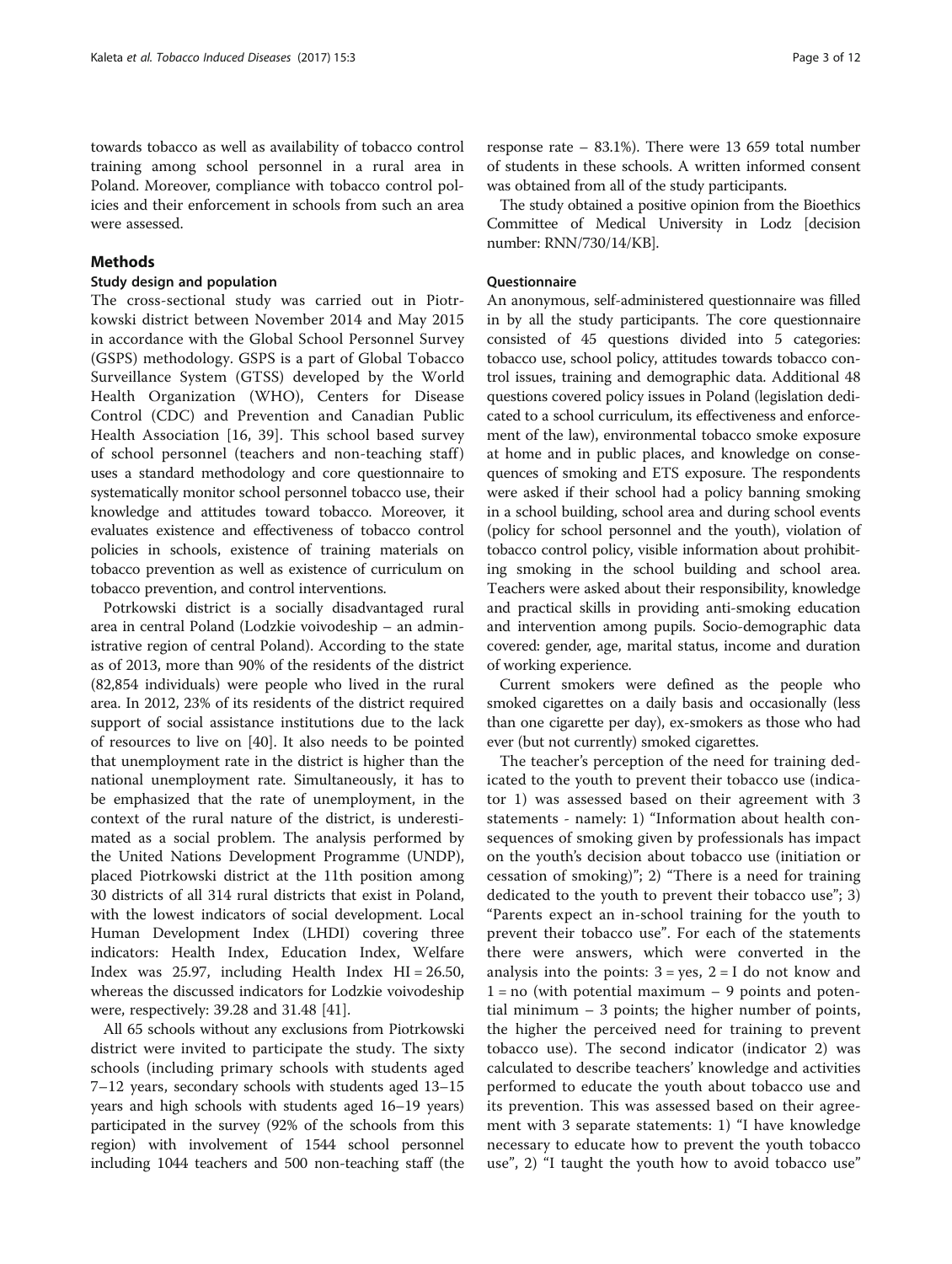and 3) "I conduct non-classroom activities to teach about tobacco use and its prevention" with scoring given for each statement from  $1 = no$  to  $2 = yes$  (with potential maximum – 6 points and potential minimum – 3 points; the higher number of points, the higher the teacher's knowledge and greater number of antismoking activities performed). Finally, the points were used as continuous values to estimate the mean ranking for each indicator.

#### Statistical analysis

The data were entered into the Excel data analysis software on a daily basis by field investigators, and then submitted to a supervisor. Once the data collection process were completed, 5% of the records were randomly checked to confirm that they were clearly recorded, complete and consistent across responses. The dataset supporting the conclusions of this article is included within the article as an additional file (Additional file [1\)](#page-10-0). Data analysis was performed using STATISTICA 10.0.

Data are presented as numbers and percentages. Ninety-five percent confidence intervals (CI 95%) and p value were calculated and used to test for significance of difference. The Chi-squared test for independence and large sample test for proportions were applied.

The results are presented as overall mean scores (± SD) on indicator 1 and 2 and scores presented for gender, duration of working experience and a teacher's smoking status. Significance of differences between the subgroups was tested using the independent sample  $t$  test. Finally, the association between selected variables (age, duration of working experience, smoking status) and scores of indicator 1 and 2 was tested by the linear regression model with adjustment for confounding from the other factors.

#### Results

## Socio-demographic characteristic and tobacco smoking among the study population

Socio demographic characteristics and smoking status of the study participants are presented in Table [1](#page-4-0). Of the total of 1544 respondents, 86% were females and half indicated over 10 years of working experience. More than 80% of the study participants were married and nearly 70% were allocated into a low income category based on monthly net income for one person in the household (<1500PLN).

Among the participants, 24% indicated that they were currently smoking cigarettes and 9% were ex-smokers (Table [1\)](#page-4-0). The percentages of the current and ex-smokers were higher among the non-teaching than teaching staff (current smokers: 30% vs. 21% and ex-smokers: 13% vs. 7%). In the group of the non-teaching staff there were significantly more never-smokers among females than males. Smoking status also differed depending on the age of the respondents with higher proportion of smokers being observed among the older participants. Among the teachers with higher income, never-smoking status was indicated significantly less frequently than in the group with less money available per one person in the household (low income category).

## School policies prohibiting tobacco use

Table [2](#page-5-0) presents knowledge of school personnel concerning existence of tobacco control policies in their school. Significantly more teachers than the nonteaching staff indicated that the schools had a policy prohibiting tobacco use among students ( $p < 0.001$ ). It is important that the percentage of school personnel who indicated existence of the policy prohibiting smoking by the school staff was lower when compared to that focused on students More than 60% of the school personnel indicated enforcement of a school policy and about 6% of them indicated everyday violations of the tobacco control policy. Significantly fewer teachers (79%) than the non-teaching staff (91%) indicated that their school had visible information about prohibiting smoking in the school and on its premises  $(p < 0.001)$ .

#### Knowledge, attitudes towards tobacco

There are significant differences between the teachers and non-teaching staff in terms of knowledge and the opinion on tobacco control issues (Table [3](#page-6-0)). More than 90% of the teachers and 83% of the non-teaching personnel agreed with the statement that active and passive smoking causes serious diseases  $(p < 0.001)$ . Similarly, significantly more teachers comparing to other school personnel shared the opinion that smoking should be banned in all workplaces and governmental offices ( $p \le 0.006$ ) as well as that tobacco advertising should be completely banned  $(p < 0.001)$ .

#### Training related curriculum

Descriptive data about training and access to teaching materials are presented in additional file (Additional file [2:](#page-10-0) Table S1). More than 80% of the teaching personnel indicated the need for training dedicated to the youth in order to prevent their tobacco use. Tables [4](#page-7-0) and [5](#page-7-0) presents the mean scores for the need for training dedicated to the youth to prevent their tobacco use (indicator 1) and knowledge as well as activities performed to teach the youth about tobacco use and its prevention (indicator 2). There are no significant differences in the mean scoring of that indicators regarding gender status of the respondents. Interestingly, the teachers with longer duration of working experience more strongly perceived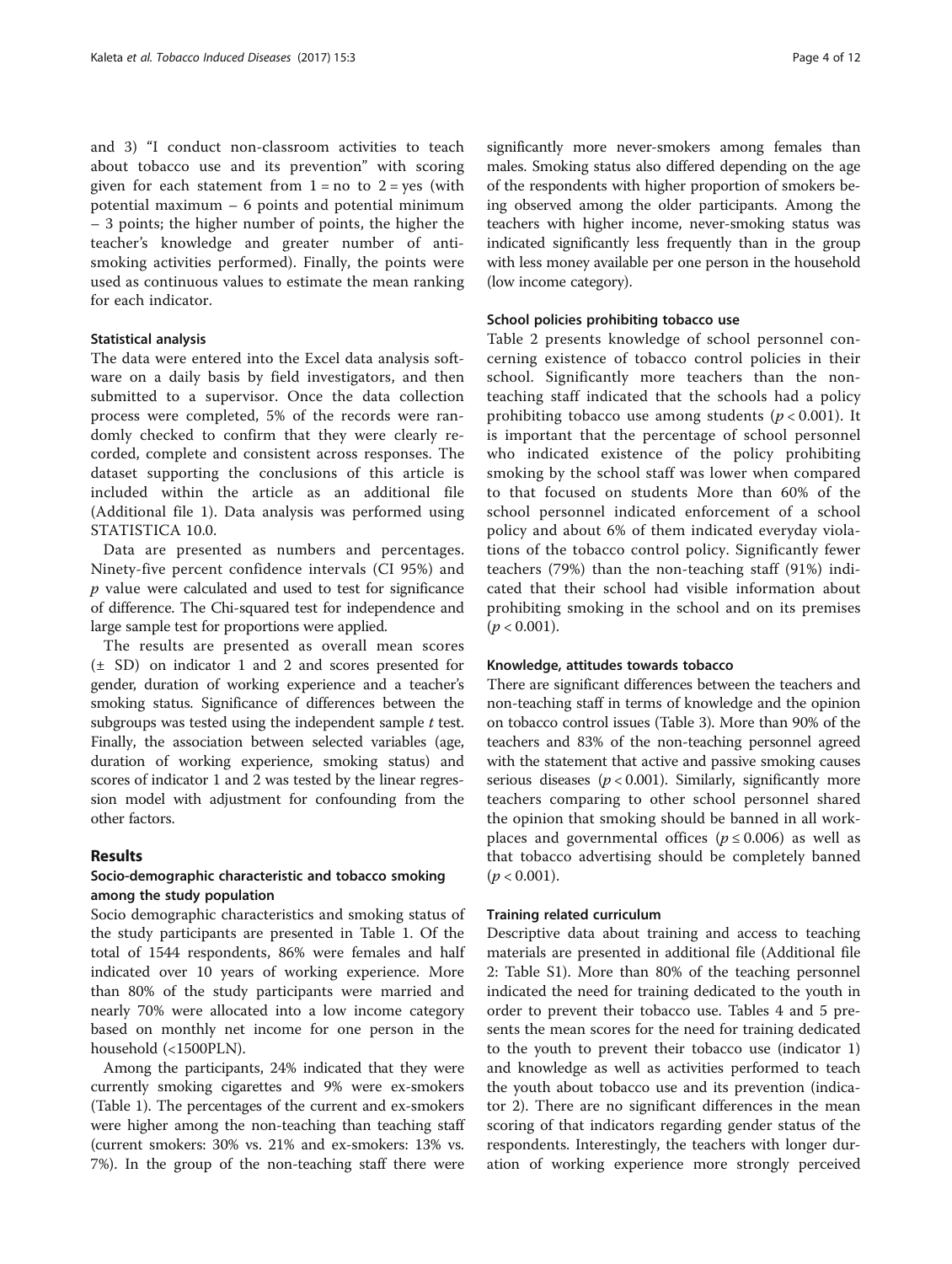<span id="page-4-0"></span>

|  |  |  |  |  | <b>Table 1</b> Prevalence of tobacco smoking among teachers ( $N = 1044$ ) and non-teaching staff ( $N = 500$ ) in Piotrkowski district |
|--|--|--|--|--|-----------------------------------------------------------------------------------------------------------------------------------------|
|--|--|--|--|--|-----------------------------------------------------------------------------------------------------------------------------------------|

| Characteristics                      | Teachers                           |                             |                                  | Non-teaching staff                 |                              |                                   |  |
|--------------------------------------|------------------------------------|-----------------------------|----------------------------------|------------------------------------|------------------------------|-----------------------------------|--|
|                                      | Current smoker<br>$N = 221(21.2%)$ | Ex-smoker<br>$N = 69(6.6%)$ | Never smoker<br>$N = 754(72.2%)$ | Current smoker<br>$N = 149(29.8%)$ | Ex-smoker<br>$N = 64(12.8%)$ | Never smoker<br>$N = 287(57.4\%)$ |  |
|                                      | n(%)<br>95% CI                     |                             |                                  | n(%)<br>95% CI                     |                              |                                   |  |
| Gender                               |                                    |                             |                                  |                                    |                              |                                   |  |
| Male $(N = 223)$                     | 33 (25.0)                          | 13 (9.9)                    | 86 (65.2)                        | 28 (30.8)                          | 24 $(26.4)^a$                | 39 $(42.9)^a$                     |  |
|                                      | $17.6 - 32.4$                      | $4.8 - 15.0$                | $57.1 - 73.3$                    | $21.3 - 40.3$                      | $17.3 - 35.5$                | $32.7 - 53.1$                     |  |
| Female $(N = 1321)$                  | 188 (20.6)                         | 56 $(6.1)$                  | 668 (73.2)                       | 121 (29.6)                         | 40 (9.8)                     | 248 (60.4)                        |  |
|                                      | $13.7 - 27.5$                      | $2.0 - 10.2$                | $65.6 - 80.8$                    | $25.2 - 34.0$                      | $6.9 - 12.7$                 | $55.7 - 65.1$                     |  |
| Age range (years)                    |                                    |                             |                                  |                                    |                              |                                   |  |
| $<$ 35 (N = 285)                     | 36 $(16.3)^{b}$                    | 12(5.4)                     | 173 (78.3)                       | 14(21.9)                           | 1 $(1.6)^{b,c}$              | 49 (76.6) <sup>b</sup>            |  |
|                                      | $11.4 - 21.2$                      | $2.4 - 8.4$                 | 72.9-83.7                        | $11.8 - 32.0$                      | $0.1 - 4.7$                  | $66.2 - 87.0$                     |  |
| $35-44$ (N = 498)                    | 66 (18.2)                          | 15 $(4.1)^d$                | 281 $(77.6)^d$                   | 28 $(20.6)^d$                      | 22 (16.2)                    | 86 (63.4)                         |  |
|                                      | $14.2 - 22.2$                      | $2.1 - 6.1$                 | $73.3 - 81.9$                    | 13.8-27.4                          | $10.0 - 22.4$                | $55.3 - 71.5$                     |  |
| $>$ 44 (N = 761)                     | 119 (25.8)                         | 42 (9.1)                    | 300 (65.1)                       | 107 (35.7)                         | 41 (13.7)                    | 152 (50.7)                        |  |
|                                      | $21.8 - 29.8$                      | $6.5 - 11.7$                | $60.7 - 69.4$                    | $30.3 - 41.2$                      | $9.8 - 17.6$                 | 45.0-56.4                         |  |
| Duration of working experience       |                                    |                             |                                  |                                    |                              |                                   |  |
| < 2 years ( $N = 195$ )              | 18 (16.7)                          | 8(7.4)                      | 82 (75.9)                        | 18 $(20.7)^e$                      | 8(9.2)                       | 61 $(70.1)^e$                     |  |
|                                      | $9.7 - 23.7$                       | $2.5 - 12.3$                | 67.8-84.0                        | $12.2 - 29.2$                      | $3.1 - 15.3$                 | $60.5 - 79.7$                     |  |
| 2 years to 10 years ( $N = 542$ )    | 75 (21.3)                          | 19(6.0)                     | 262 (72.8)                       | 51 (27.4)                          | 29 (15.6)                    | 106 (57.0)                        |  |
|                                      | $17.1 - 25.5$                      | $3.5 - 8.5$                 | 68.2-77.4                        | $21.0 - 33.8$                      | $10.4 - 20.8$                | 49.9-64.1                         |  |
| over 10 years ( $N = 807$ )          | 128 (22.1)                         | 42 (7.2)                    | 410 (70.7)                       | 80 (35.2)                          | 27 (11.9)                    | 120 (52.9)                        |  |
|                                      | $18.7 - 25.5$                      | $5.1 - 9.3$                 | 67.0-74.4                        | 29.6-40.8                          | $8.1 - 15.7$                 | 47.0-58.8                         |  |
| Marital status                       |                                    |                             |                                  |                                    |                              |                                   |  |
| Unmarried <sup>#</sup> ( $N = 279$ ) | 48 (26.2)                          | 8(4.4)                      | 127 (69.4)                       | 33 (34.4)                          | 17(17.7)                     | 46 (47.9)                         |  |
|                                      | 19.8-32.6                          | $1.4 - 7.4$                 | $62.7 - 76.1$                    | 24.9-43.9                          | $10.1 - 25.3$                | 37.9-57.9                         |  |
| Married ( $N = 1265$ )               | 173 (20.1)                         | 61(7.1)                     | 627 (72.8)                       | 116 (28.7)                         | 47 (11.6)                    | 241 (59.7)                        |  |
|                                      | $17.4 - 22.8$                      | $7.2 - 11.0$                | 69.8-75.8                        | $24.3 - 33.1$                      | $8.5 - 14.7$                 | 54.9-64.5                         |  |
| Income*                              |                                    |                             |                                  |                                    |                              |                                   |  |
| High >2500 PLN ( $N = 94$ )          | 21 (29.6)                          | 8(11.3)                     | 42 $(59.1)$ <sup>†</sup>         | 4(17.4)                            | 4(17.4)                      | 15(65.2)                          |  |
|                                      | 19.0-40.2                          | $3.9 - 18.7$                | $47.8 - 70.6$                    | $1.9 - 32.9$                       | $1.9 - 32.9$                 | 45.7-84.7                         |  |
| Medium (1500-2500 PLN) ( $N = 415$ ) | 73 (22.5)                          | 22(6.8)                     | 229 (70.7)                       | 30 (33.0)                          | 10(11.0)                     | 51 (56.0)                         |  |
|                                      | $18.0 - 27.0$                      | $4.1 - 9.5$                 | 65.7-75.7                        | $23.3 - 42.7$                      | $4.6 - 17.4$                 | 45.8-66.2                         |  |
| Low (<1500 PLN) ( $N = 1035$ )       | 127 (19.6)                         | 39(6.0)                     | 483 (74.4)                       | 115 (29.8)                         | 50 (13.0)                    | 221 (57.2)                        |  |
|                                      | $16.6 - 22.7$                      | $4.2 - 7.8$                 | 71.0-77.8                        | $25.4 - 34.4$                      | $9.6 - 16.4$                 | $52.3 - 62.1$                     |  |

<sup>a</sup>male vs. female p < 0.002; <sup>b</sup>age <35 vs. >44 p < 0.02; <sup>c</sup>age <35 vs. 35–44 p < 0.005; <sup>d</sup>age 35–44 vs. >44 p < 0.006; <sup>e</sup>duration of working < 2 years vs over 10 years p < 0.01;<br><sup>1</sup>high yr low incomo n < 0.006 <sup>f</sup>high vs low income  $p < 0.006$ 

Unmarried – combined categories: single, divorced, widowed

\*Income based on the question "What is the monthly net income for one person in household?

that there is a need for anti-tobacco training among the youth than those who had a shorter working period ( $p = 0.05$ ). They also received higher scoring for knowledge they had and anti-tobacco activities performed among the students  $(p = 0.003)$ . The smokers had a lower score of indicator describing the

need of the training than that obtained in the group of non-smokers.

In the multivariate linear regression model, a longer working experience predicted higher levels of knowledge and greater number of activities performed to teach the youth about tobacco use and its prevention  $(p =$ 0.008) (Table [5](#page-7-0)). The smokers comparing to the non–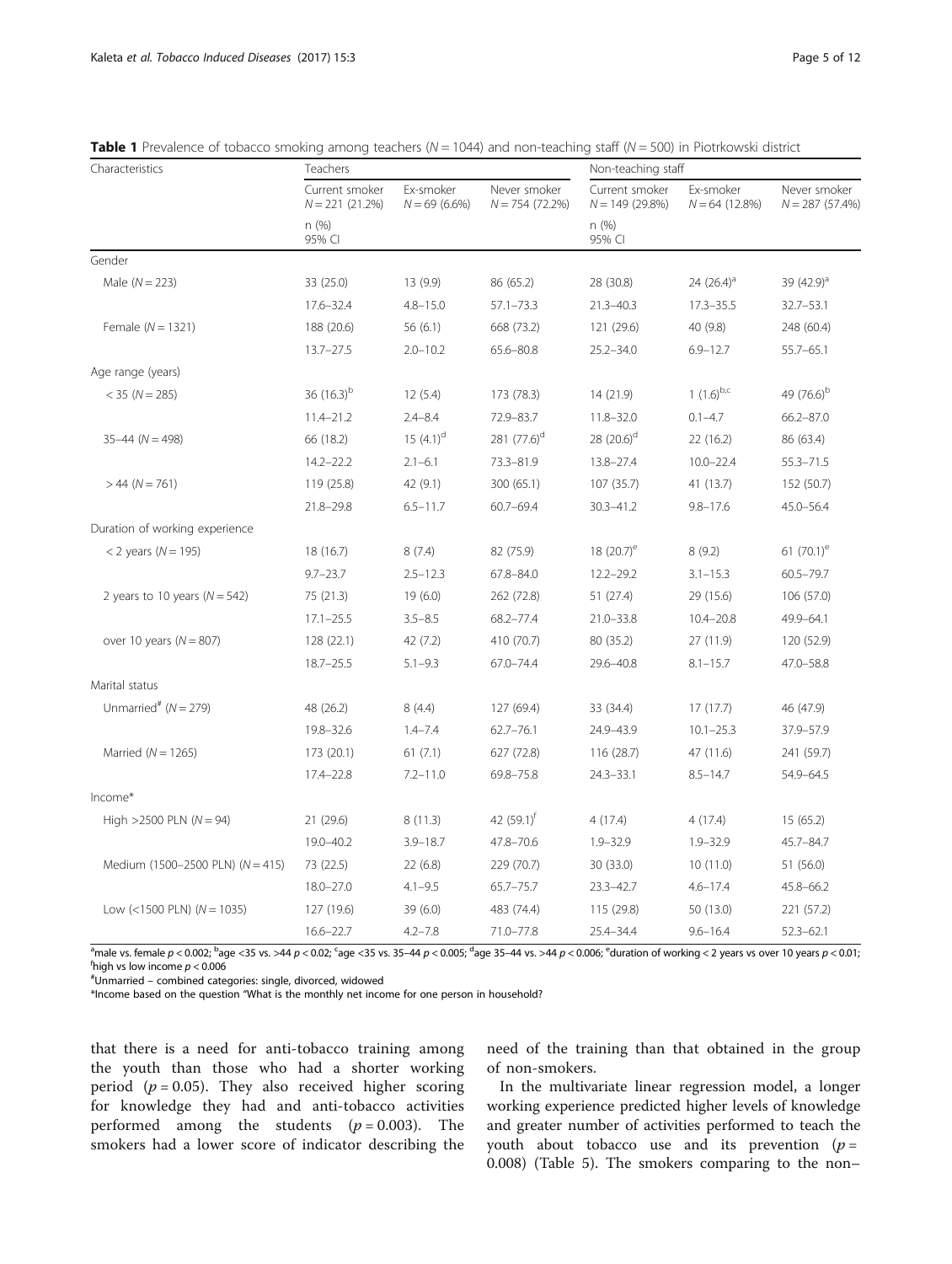#### <span id="page-5-0"></span>Table 2 Existing tobacco control policies and practices

|                                                                                 | Teachers $N = 1044$ |               | Non-teaching staff $N = 500$ |               | $p$ -value* |
|---------------------------------------------------------------------------------|---------------------|---------------|------------------------------|---------------|-------------|
|                                                                                 | N(% )               | (CI 95%)      | N(% )                        | (CI 95%)      |             |
| Policy prohibiting tobacco use among students                                   |                     |               |                              |               |             |
| In school building                                                              | 782(74.9)           | $72.3 - 77.5$ | 294(58.8)                    | $54.5 - 63.1$ | < .001      |
| School area                                                                     | 756(72.4)           | 69.7-75.1     | 283(56.6)                    | $52.3 - 60.9$ | < .001      |
| On school events                                                                | 731(70.0)           | $67.2 - 72.8$ | 278(55.6)                    | $51.2 - 60.0$ | < .001      |
| Policy prohibiting tobacco use among school personnel                           |                     |               |                              |               |             |
| In school building                                                              | 505(48.4)           | $45.4 - 51.4$ | 230(46.0)                    | $41.6 - 50.4$ |             |
| School area                                                                     | 452(43.3)           | $40.3 - 46.3$ | 212(42.2)                    | $38.1 - 46.7$ |             |
| On school events                                                                | 456(43.7)           | $40.7 - 46.7$ | 220(44.0)                    | 39.7-48.4     |             |
| Enforcement of a school policy                                                  |                     |               |                              |               |             |
| Yes                                                                             | 490(66.0)           | $62.6 - 69.4$ | 229(67.8)                    | $62.8 - 72.8$ |             |
| No                                                                              | 83(11.2)            | $8.9 - 13.5$  | 28(8.3)                      | $5.4 - 11.2$  |             |
| I do not know                                                                   | 169(22.8)           | 19.8-25.8     | 81(24.0)                     | $19.5 - 28.6$ |             |
| Violation of the tobacco control policy by school personnel                     |                     |               |                              |               |             |
| Everyday                                                                        | 60(5.8)             | $4.4 - 7.2$   | 30(6.0)                      | $3.9 - 8.1$   |             |
| Once/week or once/month or less than one/month                                  | 36(3.4)             | $2.3 - 4.5$   | 27(5.4)                      | $3.4 - 7.4$   |             |
| Never                                                                           | 443(42.4)           | $39.4 - 45.5$ | 185(37.0)                    | 32.8-41.2     |             |
| I do not know                                                                   | 505(48.4)           | $45.5 - 51.4$ | 258(51.6)                    | $47.2 - 56.0$ |             |
| Visible information about prohibiting smoking in the school and on its premises |                     |               |                              |               |             |
| Yes                                                                             | 820(78.5)           | 76.0-81.0     | 453(90.6)                    | 88.0-93.2     | < .001      |
| No                                                                              | 123(11.8)           | $9.8 - 13.8$  | 28(5.6)                      | $3.6 - 7.6$   | < .001      |
| I do not know                                                                   | 101(9.7)            | $7.9 - 11.5$  | 19(3.8)                      | $2.1 - 5.5$   |             |

\*p value is indicating differences between teachers and non-teaching staff

smokers less strongly perceived the need for antitobacco training among the youth ( $p = 0.07$ ).

## **Discussion**

The study results indicate that about quarter of the school personnel currently smoke cigarettes. Significantly more teachers than the non-teaching staff indicated that their schools had a policy prohibiting tobacco use among students. High proportion of the teaching personnel declared the need for training dedicated to the youth to prevent their tobacco use. In addition longer duration of working experience predicted higher levels of knowledge and more activities performed to teach the youth about tobacco use and its prevention. The smokers comparing to the non– smokers perceived the need for anti-tobacco training among the youth less strongly.

School personnel can play an important role in a tobacco control because of their status as role models in communities and frequent contacts with the youth [\[10](#page-10-0), [11, 16](#page-10-0)–[23](#page-10-0)]. It needs to be pointed that such a potential can be limited by the personnel's smoking status [\[16](#page-10-0), [21, 25](#page-10-0)–[30](#page-11-0)]. The smoking prevalence observed in the current analysis is comparable to that noticed in GATS

conducted in Poland between the years 2009 and 2010 (27% of daily smokers) and higher than the average, which was reported in the global report of GSPS (15–19%) [[4](#page-10-0)–[7](#page-10-0), [16](#page-10-0)]. Compared to the results of our study, the data from GSPS conducted in the European region have indicated similar percentages of current smokers in Slovakia (24%) and Slovenia (22%), higher in Bulgaria (48%) but lower in the Czech Republic (20%) [\[16\]](#page-10-0).

In addition to reducing exposure of the youth and school personnel to environmental tobacco smoke, the strength and enforcement of a school policy prohibiting smoking are associated with a lower level of tobacco consumption and its prevalence among pupils [[14](#page-10-0), [16](#page-10-0), [25](#page-10-0)–[30\]](#page-11-0). Despite existing legislation banning smoking in school building, school area and on school events, in or study only 70% of the school personnel indicated existence of a policy prohibiting tobacco use among students and even fewer of a policy prohibiting tobacco use among the school personnel (less than 50%). The GSPS conducted in other European countries indicated that a higher proportion of school staff indicated that a school had a policy prohibiting tobacco use among students in Slovakia (84%) and lower in Slovenia (63%) [[16\]](#page-10-0). Similarly as in our study, in other countries such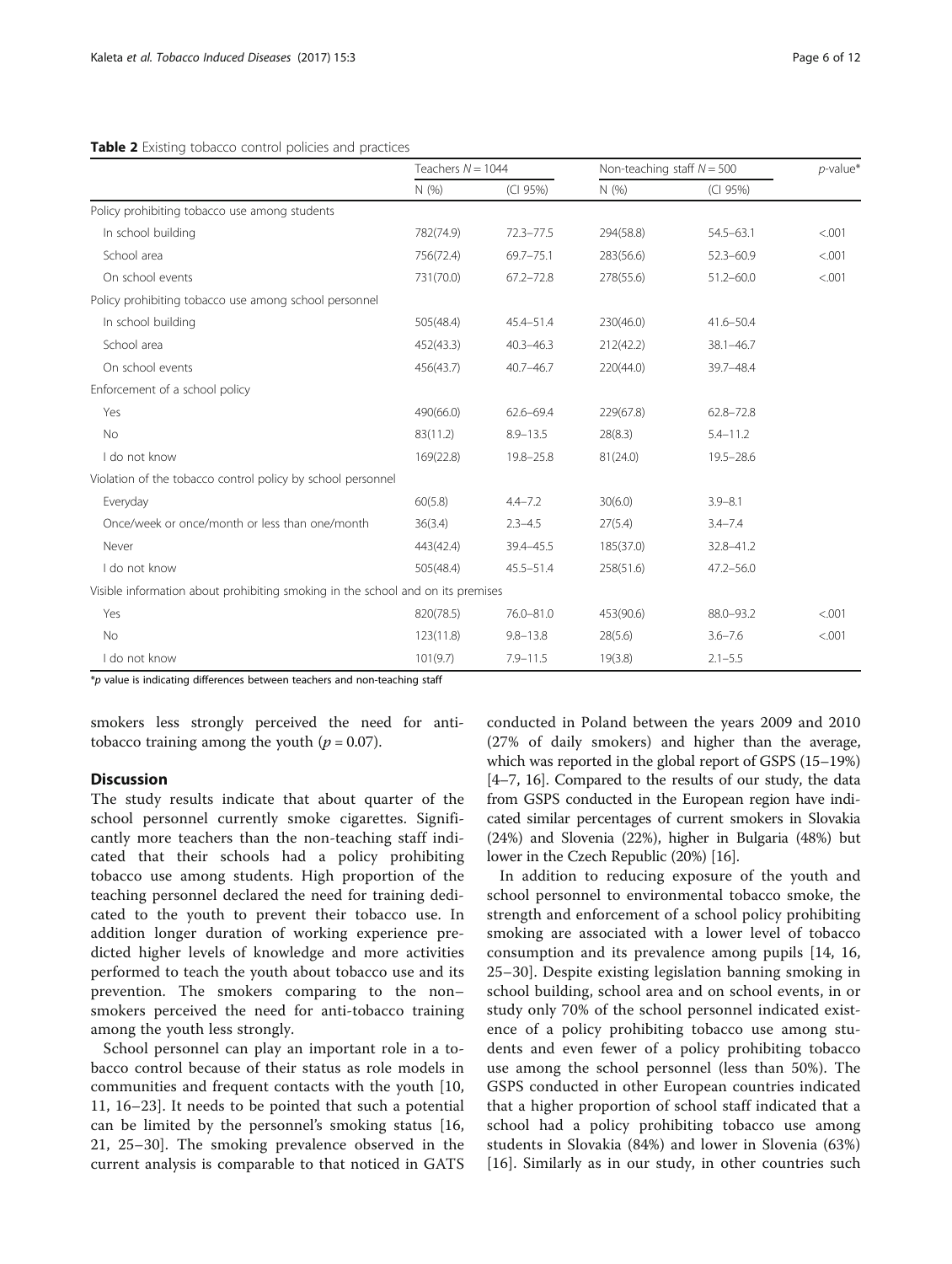#### <span id="page-6-0"></span>Table 3 Opinion on tobacco control issues

|                                                             | Teachers 1044 |               | Non-teaching staff 500 | $p$ -value*   |        |
|-------------------------------------------------------------|---------------|---------------|------------------------|---------------|--------|
|                                                             | $N(\%)$       | (CI 95%)      | $N(\%)$                | (CI 95%)      |        |
| Concerns over health consequences of smoking**              |               |               |                        |               |        |
| Yes                                                         | 210(89.7)     | 85.8-93.3     | 132(84.1)              | 78.4-89.8     |        |
| <b>No</b>                                                   | 24(10.3)      | $6.4 - 14.2$  | 25(15.9)               | $11.2 - 21.6$ |        |
| Tobacco causes serious diseases in smokers                  |               |               |                        |               |        |
| Disagree                                                    | 37(3.5)       | $2.4 - 4.2$   | 29(5.8)                | $4.3 - 7.8$   | .040   |
| I do not have opinion                                       | 39(3.7)       | $2.6 - 4.8$   | 55(11.0)               | $8.3 - 13.7$  | < .001 |
| Agree                                                       | 968(92.8)     | 91.2-94.4     | 416(83.2)              | 79.9-86.5     | < .001 |
| ETS causes serious diseases in non-smokers                  |               |               |                        |               |        |
| Disagree                                                    | 48(4.6)       | $3.3 - 5.9$   | 24(4.8)                | $2.9 - 6.7$   |        |
| I do not have opinion                                       | 47(4.5)       | $3.2 - 5.8$   | 61(12.2)               | $9.3 - 15.1$  | < .001 |
| Agree                                                       | 949(90.9)     | 89.2-92.6     | 415(83.0)              | 79.7-86.3     | < .001 |
| Smoking should be banned in all workplaces                  |               |               |                        |               |        |
| Yes                                                         | 946(90.6)     | 88.8-92.4     | 430(86.0)              | 82.9-88.7     | .006   |
| No                                                          | 47(4.5)       | $3.2 - 5.3$   | 38(7.6)                | $5.4 - 9.9$   | .012   |
| I do not know                                               | 51(4.9)       | $3.6 - 6.3$   | 32(6.4)                | $4.2 - 8.6$   |        |
| Smoking should be banned in all governmental offices        |               |               |                        |               |        |
| Yes                                                         | 979(93.8)     | $92.3 - 95.3$ | 447(89.4)              | 86.7-92.1     | .003   |
| <b>No</b>                                                   | 25(2.4)       | $1.5 - 3.3$   | 28(5.6)                | $3.6 - 7.6$   | .001   |
| I do not know                                               | 40(3.8)       | $2.6 - 5.0$   | 25(5.0)                | $3.1 - 6.9$   |        |
| Prices of tobacco products should be increased              |               |               |                        |               |        |
| Disagree                                                    | 329(31.5)     | $28.7 - 34.3$ | 177(35.4)              | $31.2 - 39.6$ |        |
| I do not have opinion                                       | 307(29.4)     | $26.6 - 32.2$ | 154(30.8)              | $26.8 - 34.8$ |        |
| Agree                                                       | 408(39.1)     | $36.1 - 42.1$ | 179(35.8)              | $31.6 - 40.0$ |        |
| Tobacco advertising should be completely banned             |               |               |                        |               |        |
| Disagree                                                    | 114(10.9)     | $9.1 - 12.8$  | 58(11.8)               | $9.0 - 14.6$  |        |
| I do not have opinion                                       | 177(17.0)     | $14.7 - 19.3$ | 139(27.8)              | 23.9-31.7     | .001   |
| Agree                                                       | 753(72.1)     | 69.4-74.8     | 303(60.6)              | 56.3-64.9     | < .001 |
| Pictorial warnings should be introduced on tobacco packages |               |               |                        |               |        |
| Disagree                                                    | 77(7.3)       | $5.7 - 8.6$   | 52(10.4)               | $8.7 - 13.1$  | .044   |
| I do not have opinion                                       | 216(20.7)     | $18.2 - 23.2$ | 112(22.4)              | $18.8 - 26.1$ |        |
| Agree                                                       | 751(72.0)     | 69.3-74.7     | 336(67.2)              | $63.1 - 71.3$ |        |

\*p value is indicating differences between teachers and non-teaching staff

\*\* Question dedicated only to smokers:  $N = 234$  among the teachers.  $N = 157$  among the non-teaching staff

percentages were lower for regulations dedicated to the staff. It is important to be aware that GSPS in other countries was conducted earlier than our study so they cannot be directly compared as legislation could have improved over time.

The policy needs to be applied to all indoor and outdoor areas of the school. Seeing an adult smoking, including the outdoor areas, increases the likelihood of smoking by the youth and undermines educational messages and other prevention efforts to reduce adolescent smoking [[42](#page-11-0)–[44\]](#page-11-0). In our study, percentage of the school personnel indicating prohibiting of smoking in school areas or during school events is slightly lower that that dedicated to school building, which strengthens the importance of education and awareness of existing legislation.

Several empirical studies suggest that the major factors predicting onset of smoking are socio-environmental factors, including exposure to smoker, role models in the family, peer and school settings, and the perception that tobacco use is the norm. School setting represents also one of the crucial arenas in which learning takes place. The school has long been considered as an important setting for child development and health behaviors, and many smoking prevention programs are school based.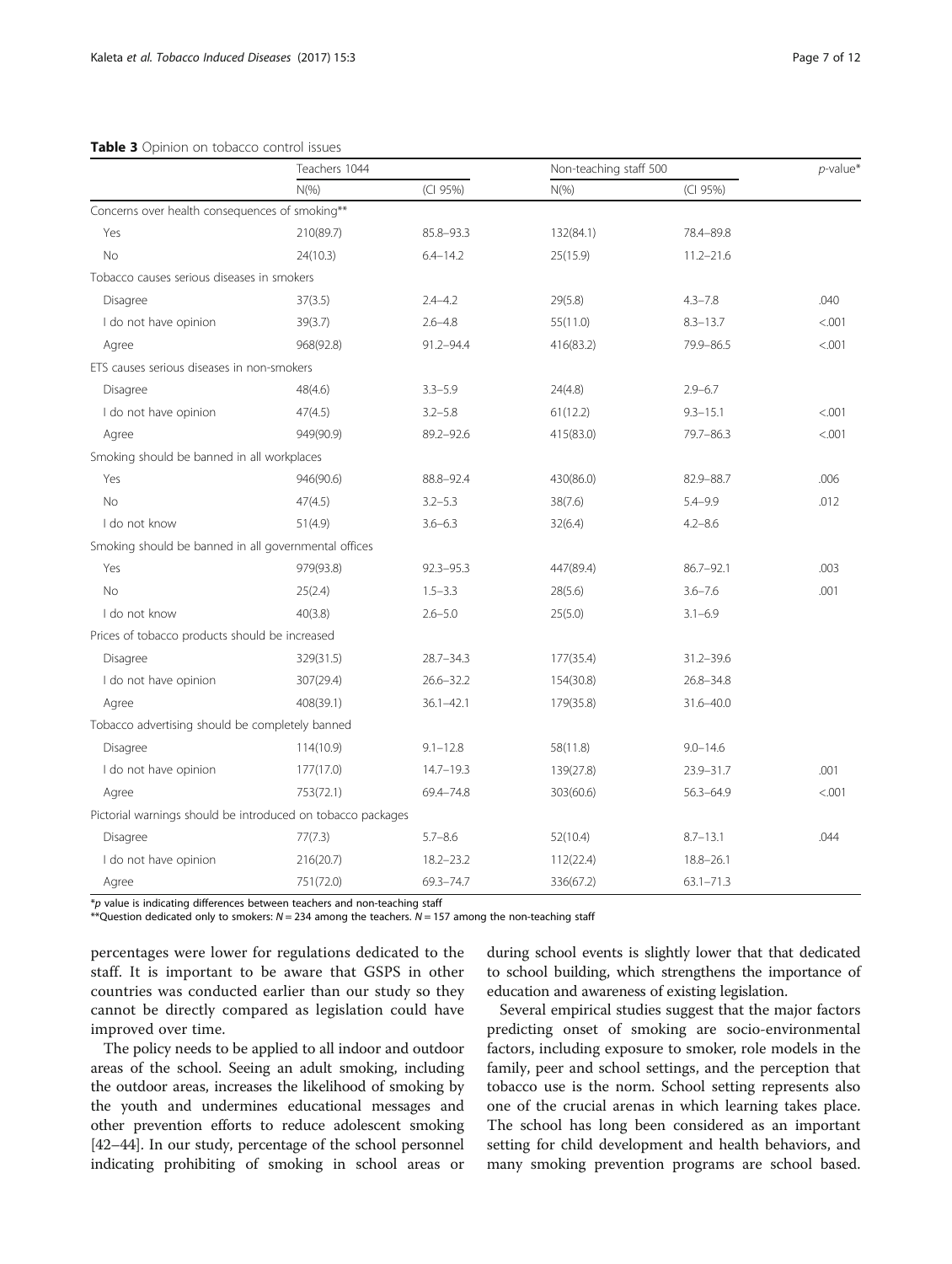<span id="page-7-0"></span>Table 4 Mean scores for the need for training dedicated to the youth to prevent their tobacco use (indicator 1) and knowledge and performed activities to teach the youth about tobacco use and its prevention (indicator 2) by teacher's gender, duration of working experience and smoking status

| Indicators  | Total<br>$N = 1044$                                             | Male<br>$N = 132$ | Female<br>$N = 912$ | t ( $p$ value) | Working<br>experience<br>$<$ 10 years<br>$N = 464$ | Working<br>experience<br>$\geq$ 10 years<br>$N = 579$ | t ( <i>p</i> value) | Current smoker<br>$N = 221$ | Non-smoker<br>$N = 823$ | t (p value) |
|-------------|-----------------------------------------------------------------|-------------------|---------------------|----------------|----------------------------------------------------|-------------------------------------------------------|---------------------|-----------------------------|-------------------------|-------------|
|             | $Mean + SD$                                                     |                   |                     |                |                                                    |                                                       |                     |                             |                         |             |
|             | Indicator 1 $7.77 \pm 1.29$ $7.58 \pm 1.45$ $7.79 \pm 1.26$ .15 |                   |                     |                | $7.71 + 1.25$                                      | $7.81 + 1.32$                                         | - 05                | $7.62 + 1.33$               | $7.80 + 1.27$           | .059        |
| Indicator 2 | $5.21 \pm 0.74$ $5.22 \pm 0.68$                                 |                   | $5.21 + 0.75$ .87   |                | $5.13 + 0.77$                                      | $5.28 + 0.71$                                         | .003                | $5.27 + 0.72$               | $5.20 + 0.74$           | - 21        |

Indicator 1 - need for training dedicated to the youth to prevent their tobacco use based on 3 statements and scoring given for each statement from 1 = no, 2 = I do not know and 3 = yes (potential maximum 9 points; potential minimum 3 points) - the points were used as continuous variables to estimate the mean ranking for indicator Indicator 2 - knowledge and performed activities to teach the youth about tobacco use and its prevention (based on 3 statements and scoring given for each statement from 1 = no to 2 = yes (potential maximum 6 points; potential minimum 3 points) - the points were used as continuous variables to estimate the mean ranking for indicator

±SD standard deviation

Moreover, exposure to teachers and non-teaching staff smoking during school hours may influence smoking behavior of adolescents. School staff who smoke may, therefore, influence adolescents to adopt smoking through direct modelling.

Previous studies have shown that schools with antismoking policies have a reduced probability of student exposure to teachers who smoke in school as well as significantly lower prevalence of student smoking [[21](#page-10-0), [26](#page-10-0)–[28](#page-11-0)].

The small number of studies that have looked at the effects of school smoking policy on adolescent smoking behavior suggest that the prevalence of smoking declines when there is a ban on student smoking on the school grounds [\[45](#page-11-0), [46](#page-11-0)]. According to the study of Poulsen et al., adolescents' perceived exposure to teachers smoking outdoors on the school premises was significantly associated with daily smoking, having adjusted for sex,

Table 5 Associations between perceived need for training dedicated to the youth to prevent their tobacco use (indicator 1) and knowledge and performed activities to teach the youth about tobacco use and its prevention (indicator 2) and age, duration of working experience and smoking status

| Indicators  | Gender<br>(male vs.<br>female) | Duration of working<br>experience (continuous<br>variable) | Current smoking<br>status (yes vs. no) |  |
|-------------|--------------------------------|------------------------------------------------------------|----------------------------------------|--|
|             | $\beta(p \text{ value})$       |                                                            |                                        |  |
| Indicator 1 | $-0.049(0.111)$ 0.028 (0.366)  |                                                            | $-0.056$ (.070)                        |  |
|             | Indicator 2 0.010 (.742)       | $0.082$ $(.008)$                                           | $0.036$ $(.246)$                       |  |

Indicator 1 - need for training dedicated to the youth to prevent their tobacco use based on 3 statements and scoring given for each statement from  $1 = no$ ,  $2 = 1$  do not know and  $3 = yes$  (potential maximum 9 points; potential minimum 3 points) - the points were used as continuous variables to estimate the mean ranking for indicator

Indicator 2 - knowledge and performed activities to teach the youth about tobacco use and its prevention (based on 3 statements and scoring given for each statement from  $1 = no$  to  $2 = yes$  (potential maximum 6 points; potential minimum 3 points) - the points were used as continuous variables to estimate the mean ranking for indicator

β regression coefficients presented for each variable reflect their association with indicator 1 and 2 after adjustment for confounding from the other factors

exposure to teachers smoking indoors at school and pupils smoking outdoors at school, as well as the smoking behavior of a mother, father, and best friend (odds ratio (OR) 1.8, 95% confidence interval 1.2 to 2.8) [\[10](#page-10-0)]. Teachers and administrators are the role models for students, conveyors of tobacco prevention curricula and key opinion leaders for school tobacco control policies. The majority of tobacco users first try tobacco in their teens, and school is mandatory in most countries through age 15 or 16. School teachers and administrators have daily interaction with students and thus, represent an influential group for tobacco control [\[16,](#page-10-0) [47](#page-11-0), [48](#page-11-0)].

The other issue, which needs to be pointed, is enforcement of the existing legislation. In our analysis, about 65% of the participants indicated that their school enforced its tobacco policy and 6% indicated its everyday violations by school personnel. Higher percentages in the respect of the enforcement of the legislation were observed in the Czech Republic (76%) and Slovakia (75%), but lower in Slovenia (45%) [[16](#page-10-0)]. Youth smoking prevention and control efforts have had mixed results. However, this review suggests a number of prevention strategies that are promising, especially if conducted in a coordinated way to take advantage of potential synergies across interventions. Several types of strategies warrant additional attention and evaluation, including aggressive media campaigns, teen smoking cessation programmes, social environment changes, community interventions, and increasing cigarette prices [[49](#page-11-0)].

School programs are often one of the most important approaches mentioned in efforts to denormalize tobacco [[14](#page-10-0)]. Willingness to conduct anti-smoking activities among the youth, access to appropriate educational materials and knowledge are important elements of an effective curriculum to prevent and reduce tobacco use among students [\[14,](#page-10-0) [50](#page-11-0)–[52](#page-11-0)]. Early training might help students resist temptations from peers to smoke [\[14\]](#page-10-0). The Cochrane review of the school-based programmes for preventing smoking indicated that Pure Prevention cohorts showed a significant effect at longest follow-up, with an average 12%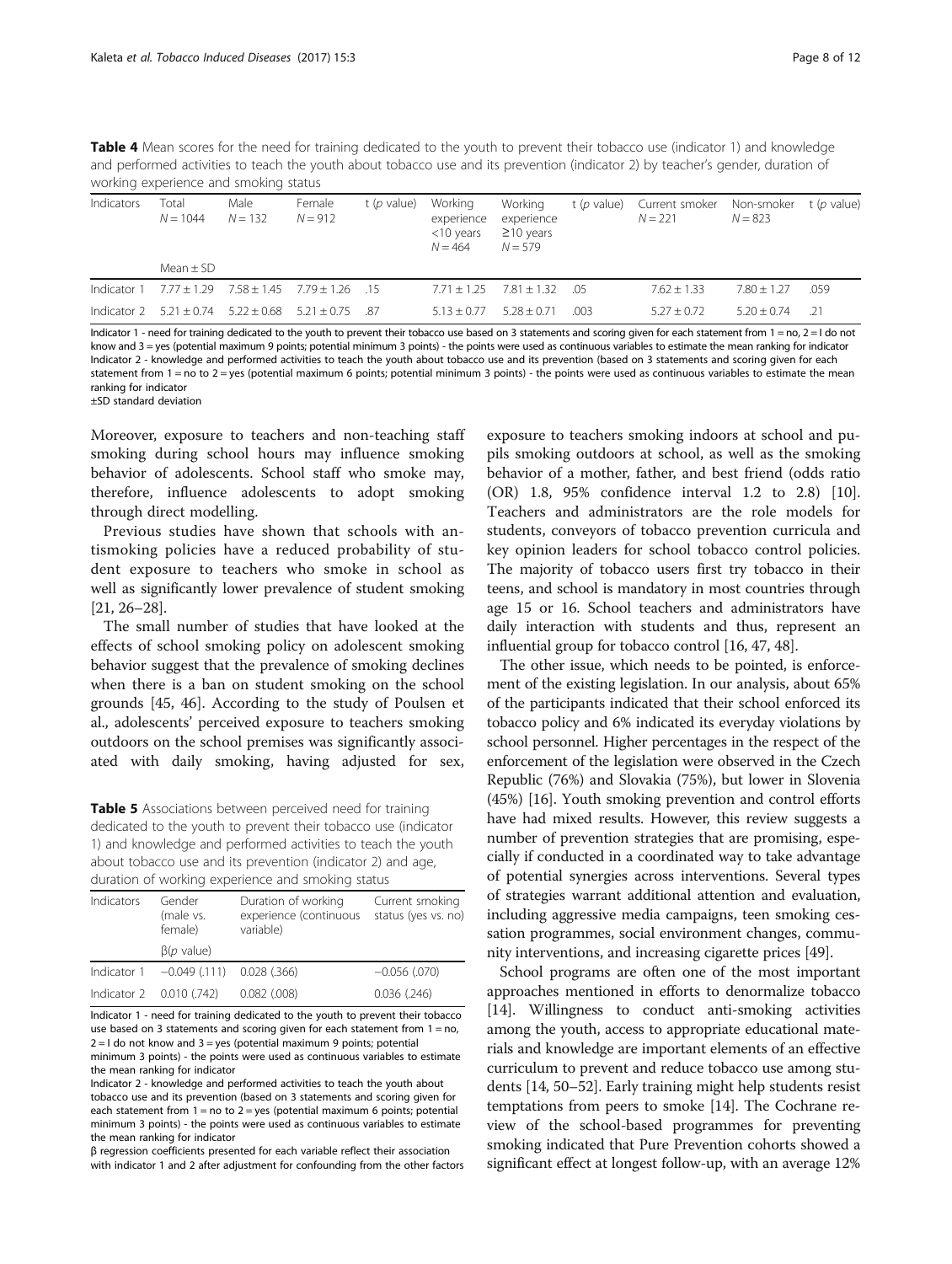reduction in starting smoking compared to the control groups. The combined social competence and social influences interventions showed a significant effect at one year and at longest follow-up [\[53\]](#page-11-0). Most of our study participants expressed the need for a training dedicated to the youth to prevent their tobacco use, but only about half of them thought that information about health consequences of smoking given by a professional had impact on the youth's decision about tobacco use. In addition, one third declared not enough knowledge to conduct such activities. This pointed the need to pay more attention to the effective preparation of teachers so that they would be able and ready to provide prevention activities. For effective schoolbased programs they need to follow the standards necessary for quality comprehensive education [\[14\]](#page-10-0). The USA National Health Education Standards require that students: (a) comprehend the health risks, (b) analyse the influences of family, peers, culture and media on usage patterns, (c) develop interpersonal skills to resist temptations and (d) practice goal setting and decision making skills to protect against use [\[54](#page-11-0)]. While importance of a further training of the school personnel and the youth about specific health hazards of tobacco use needs to be pointed, it is not likely that such a training alone will be sufficient to assure that tobacco use prevention is incorporated into school curricula [\[14](#page-10-0), [24](#page-10-0)]. Tobacco use prevention and its reduction among the youth requires a comprehensive approach involving teachers, non-teaching staff, parents and other influential persons. Support cessation for teachers, staff and students need to be also pointed [\[14\]](#page-10-0). More training may enhance their knowledge towards smoking hazards, better estimation of the problem and planning appropriate interventions to reduce smoking and enforce smoking policies at schools. In our study, most of the teachers expressed their willingness to contribute to that. However, the teachers' ability to convey effective anti-smoking activities among the youth can be diminished if they have not received a specific training in that field or do not have access to adequate training materials to support anti-tobacco curricula. Research of other authors indicates that the vast majority of teachers believe that an additional training for them in the field of tobacco control activities among young people is necessary. They feel convinced they should undergo such an additional training in order to increase their skills and thus, to be able to prevent young people from smoking initiation or continuation effectively [[55](#page-11-0)–[57\]](#page-11-0).

Non-teaching staff have lesser contact with school children than the teachers but still, every day they actively participate in the school life (e.g., librarian, secretary services or cleaning activities etc.). Such people have contact with children, are seen by them during performing their professional activities, during breaks and similarly to the teachers they have to be a role models. Moreover, they are adults themselves so they have to obey the law and anti-tobacco legislation, and similarly to the teachers, in case of the break of regulations by the students, they need to react, report such incidents to the teachers, therefore, they are also responsible for shaping attitudes and social norms of the students. In small towns and villages, they are just as important as teachers because they are known by everybody and they are respected. Training is not only necessary in terms of gaining substantive knowledge on harmfulness of tobacco smoking, which may make teachers quit smoking themselves and pass this knowledge to students but also in terms of legislation and adherence to it.

As the study's results have indicated, e.g., students who had good knowledge about harmful effects of smoking  $(OR = 0.54, 95\% \text{ CI } [0.43-0.69])$ ; and had access to antismoking media (OR = 0.73, 95% CI [0.59–0.89]) were less likely to be susceptible to smoking [\[15\]](#page-10-0). Moreover, school policies banning smoking by teachers and other school personnel within and outside the school area are an important component of comprehensive adolescent smoking prevention programs. Poulsen et al. have found that the prevalence of smoking among adolescents was associated with a higher exposure to teachers smoking outdoors but not indoors [\[10\]](#page-10-0). It is possible that policies prohibiting outdoor smoking send a stronger "message" than those that only address indoor smoking. The latter may be perceived as "passive" adherence to legislation, while the former reflects a proactive position based on principle and on the acceptability and tolerance of smoking. Similarly, policies targeting staff, but not those targeting students, were associated with daily smoking, suggesting that policies that target students' social environment, rather than those aimed directly at their behavior, may be more effective in reducing overall student smoking [[22](#page-10-0)]. In general higher levels of perceived enforcement of anti-smoking policy at the school level were inversely associated with the prevalence of past-30-day smoking behaviors, independent of individual-level predictors [[42](#page-11-0)]. Restrictions on smoking at home, more extensive bans on smoking in public places, and enforced bans on smoking at school may reduce teenage smoking [\[44](#page-11-0)]. The study by Nikaj and Chaloupka examinating the link between personnel and teacher smoking on school grounds, and student smoking in 62 low-income and middle-income countries has shown that smoking by personnel and teachers on school grounds is associated with higher smoking prevalence among all youths, and higher cigarette consumption among female smokers. In addition, they have found that smoking restrictions on staff are associated with reductions in average consumption among female students Their findings suggest that low-income and middle-income countries may reduce smoking among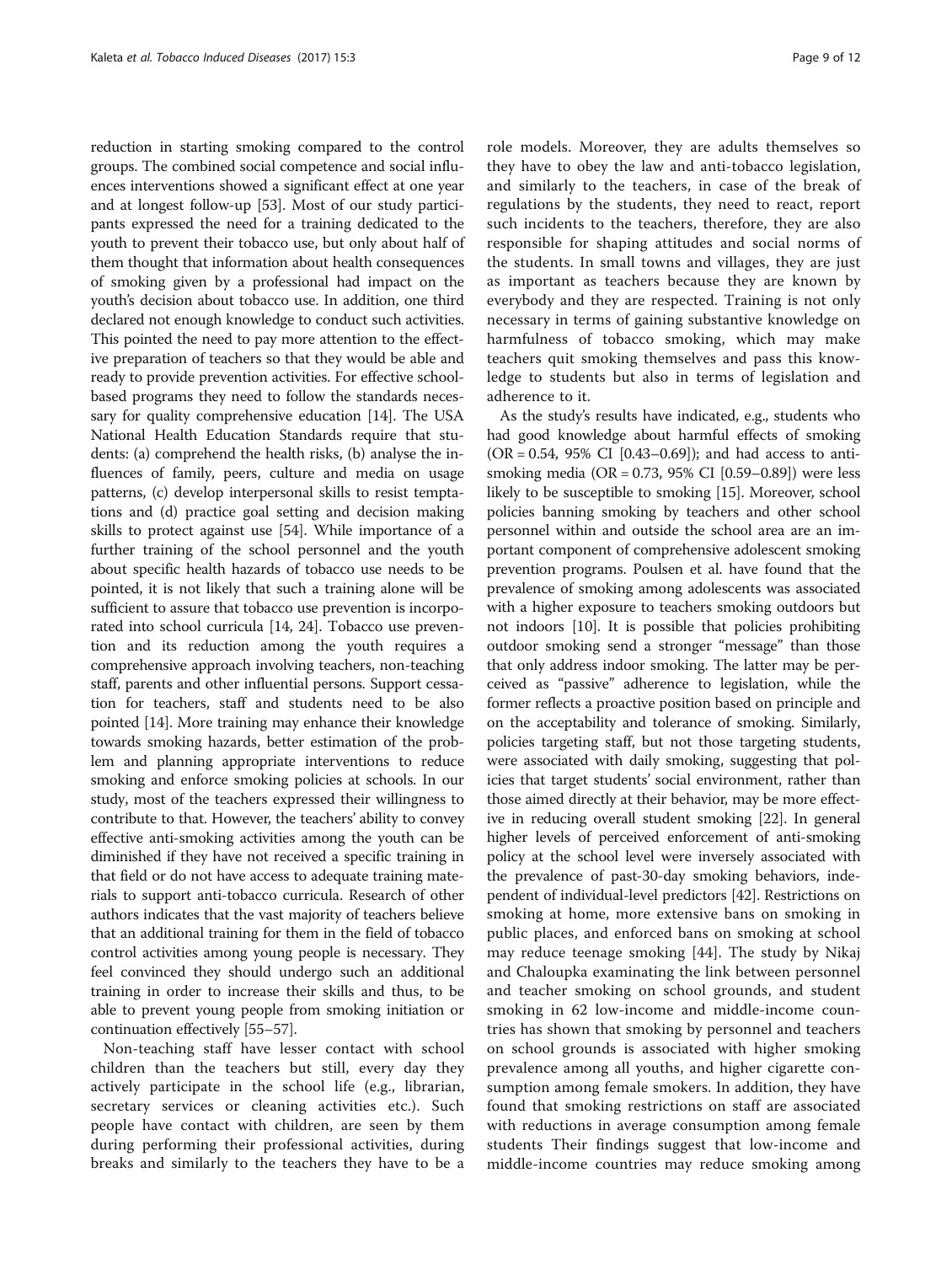young people by banning smoking for teachers and school personnel on school grounds [[43\]](#page-11-0). In the study conducted in China the likelihood of tobacco use was significantly higher among those having peers, teachers or mother who smoked [[58\]](#page-11-0).

An advantage of the current study is the fact that it is based on the standard GSPS methodology. Additional questions incorporated into the questionnaire made it possible to study the specific situation in Poland. In addition this study showed the situation in small cities usually poorly covered by surveillance, educational, promotional activities. It should be highlighted that with respect to public health activities and anti-tobacco programs, small towns and villages are straightaway in a worse situation, which results from the lower number of medical professionals and other resources (including human and financial) dedicated to prevention activities, worse access to medical units as well as institutions which are responsible for implementation of such measures. Also access to the Internet is still considerably reduced in comparison to the access in big cities, which makes it more difficult to use, e.g., social media for anti-tobacco initiatives. What is more, funds to be used for the purpose of prevention most frequently go to the centralized institutions that have their headquarters in big cities, which due to logistic and organizational issues, and also due to high population density and costeffectiveness in big cities concentrate these type of actions in such centers. Inequalities concerning students access to prophylactic health care, with a worse situation of students of the village schools, vocational schools and special schools in the city are one of the symptoms of polarization and social differentiation in Poland. Those inequalities concern environments that have unequal development chances and are in danger of social exclusion. Inhabitants of outlying places use 'services', offers and 'non-compulsory' actions considerably less often (compulsory activities are, e.g., those associated with settling matters in an office or participation in so-called "parents' evenings", participation in outdoor parties or active participation in bicycle tours starting from school). In turn, in the outlying areas, activities related to health promotion are rare. The social networks in the rural areas are less extensive, while an extensive network of acquaintances, even if only superficial, usually presents various possibilities, brings about proposals for other activities and spending leisure time, participation in various types of events, undertakings, acquiring new ideas, knowledge, and information. The basic differences in the functioning of rural and urban children and adolescents concern the access to various places, public spaces, social contacts, experiences and also contact with young adults from whom ideas on other, more healthy lifestyles and activities may be

taken. The gradually improving access to the Internet does not change the situation much. In the environment of rural school children there are hardly any people who could and would like to show them some interesting websites, expand their scope of interest in health and methods of its enhancement, and critically evaluate various sources of health information. The poor state of health education in rural schools in Poland is exacerbated by the reorganization of the network of educational facilities, especially elementary schools, justified by the rationalization of costs [[35](#page-11-0)–[38\]](#page-11-0).

As the limitation of the study cross-sectional design need to be pointed however from a public health perspective, our data may be a sufficient reason to take some actions at local and national levels. The other limitation of the study is created by the fact that the school personnel participation was voluntary, therefore, it may be subject to selection bias. The participation rate was 83,1%. The findings are based on the self-reports from the staff who may under or over report their behavior and their knowledge or attitudes towards tobacco. The study does not include biochemical verification of the smoking status nor independent validation of school policies and enforcement of school tobacco control policies. Moreover, the study results reflect the situation in Piotrkowski district (which is socio-economically disadvantaged rural area) so their applicability to urban areas (or other regions) may be limited. Finally, a potential weakness of this study is that all school personnel may not be expected to have an equal role in providing tobacco control education. We can expect that a health teacher or a physical education teacher would spend more time discussing the health risks of smoking than a mathematics teacher. However, each teacher is a class tutor/form teacher responsible for the one class within the school and is responsible for upbringing and public health issues. Moreover there is 45 min/per week form period on which issues relating to young people upbringing and public health education need to be performed. This means that teachers should be prepared for this role. Looking at our results 22.5% of the teachers indicated that it is not their role to educate young people how to prevent the youth tobacco use. This can indicate that the teachers think that this is not their role to teach students about health related issues, while in fact this is their role (and they are not even aware of it).

## Conclusions

Our study indicates that there is an urgent need for taking actions aiming at increasing effectiveness of enforcing applicable tobacco control regulations in educational units. The necessity for systematic training dedicated to the youth to prevent their tobacco use, including accurate preparation of teachers, also needs to be highlighted.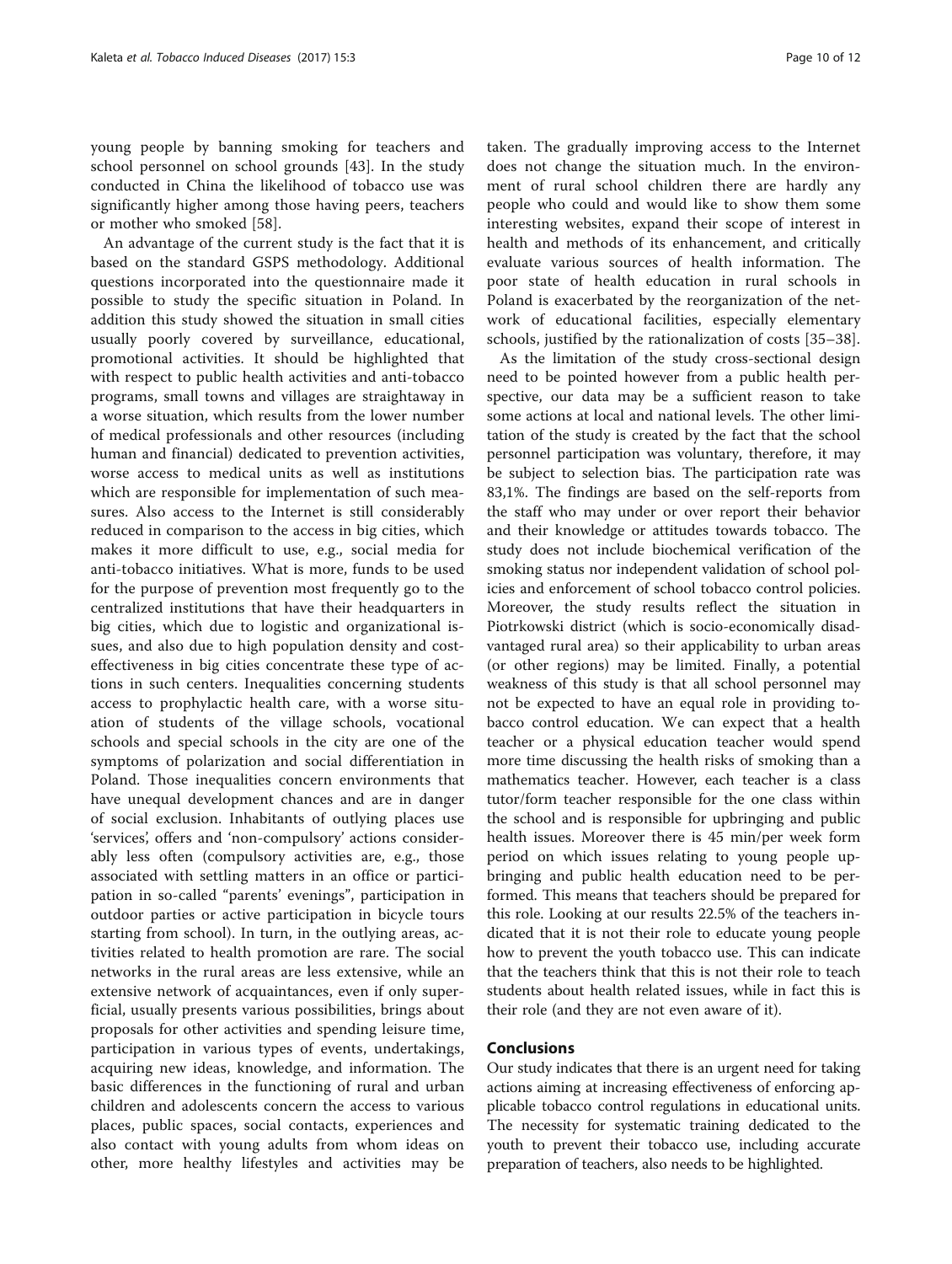## <span id="page-10-0"></span>Additional files

[Additional file 1:](dx.doi.org/10.1186/s12971-016-0110-y) The dataset used for the analyzes within the study. (XLSX 705 kb)

[Additional file 2: Table S1.](dx.doi.org/10.1186/s12971-016-0110-y) Training and access to teaching materials according to the teachers smoking habits. (DOCX 15 kb)

#### Acknowledgements

Not applicable.

#### Funding

Study has been funded by the Regional Government of Piotrkowski District [grant number: AZ-I.033.2.2014], written permission has been provided for use of the data. The funding body had no role in the design of the study and collection, analysis, and interpretation of data and in writing the manuscript.

#### Availability of data and materials

The dataset supporting the conclusions of this article is included within the article (and its additional file 1).

#### Authors' contributions

DK conceived the original idea for the analysis, co-drafted the paper and intellectually contributed to the development of the final manuscript. KP participated in the interpretation of the results and the manuscript preparation. AR undertook the literature search. WS read the draft. WP coordinated the field data collection, drafted the manuscript. All authors made significant contributions to the conception of the analyses, interpretation of the data, and drafting of the manuscript. All the authors read and approved the final paper.

#### Competing interests

The authors declare that they have no competing interests.

#### Consent for publication

Not applicable.

#### Ethics approval and consent to participate

The study obtained a positive opinion of the Bioethics Committee of the Medical University in Lodz number RNN/730/14/KB.

#### Author details

<sup>1</sup>Department of Tobacco Control, Preventive Medicine Department, Medical University of Lodz, Zeligowskiego 7/9 Str, 90-752 Lodz, Poland. <sup>2</sup>Department of Social Medicine, Medical University of Lodz, Zeligowskiego 7/9 Str, 90-752 Lodz, Poland.

#### Received: 10 April 2016 Accepted: 30 December 2016 Published online: 11 January 2017

#### References

- 1. The Health Consequences of Smoking-50 Years of Progress A Report of the Surgeon General 2014. U.S. Department of Health and Human Services. [http://www.surgeongeneral.gov/library/reports/50-years-of-progress/full](http://www.surgeongeneral.gov/library/reports/50-years-of-progress/full-report.pdf)[report.pdf](http://www.surgeongeneral.gov/library/reports/50-years-of-progress/full-report.pdf) Accessed 16 Oct 2015.
- 2. WHO report on the global tobacco epidemic 2013 Enforcing bans on tobacco advertising, promotion and sponsorship. [http://www.who.int/](http://www.who.int/tobacco/global_report/2013/en) [tobacco/global\\_report/2013/en](http://www.who.int/tobacco/global_report/2013/en) Accessed 16 Oct 2015.
- Surgeon General's Report-Preventing Tobacco Use Among Youth and Young Adults Surgeon General 2012. U.S. Department of Health and Human Services. [http://www.surgeongeneral.gov/library/reports/preventing](http://www.surgeongeneral.gov/library/reports/preventing-youth-tobacco-use/full-report.pdf)[youth-tobacco-use/full-report.pdf](http://www.surgeongeneral.gov/library/reports/preventing-youth-tobacco-use/full-report.pdf) Accessed 16 Oct 2015.
- 4. Kaleta D, Usidame B, Biliński P, Raciborski F, Samoliński A, Wojtyła A, Fronczak A. Global adult tobacco survey (GATS) in Poland 2009–2010 – study strengths, limitations and lessons learned. Ann Agric Environ Med. 2012;19(4):658–63.
- Kaleta D, Usidame B, Dziankowska-Zaborszczyk E, Makowiec-Dąbrowska T, Leinsalu M. Prevalence and factors associated with hardcore smoking in Poland: findings from the Global Adult Tobacco Survey (2009–2010). BMC Public Health. 2014;14:583.
- Kaleta D, Makowiec-Dąbrowska T, Dziankowska-Zaborszczyk E, Fronczak A. Prevalence and socio-demographic correlates of daily cigarette smoking in

Poland: results from the Global Adult Tobacco Survey (2009–2010). Int J Occup Med Environ Health. 2012;25(2):126–36.

- 7. Kaleta D, Makowiec-Dąbrowska T, Dziankowska-Zaborszczyk E, Fronczak A. Determinants of heavy smoking: results from the global adult tobacco survey in Poland (2009–2010). Int J Occup Med Environ Health. 2012;25(1):66–79.
- 8. Włodarczyk A, Raciborski F, Opoczyńska D, Samoliński B, GATS PWG. Daily tobacco smoking patterns in rural and urban areas of Poland–the results of the GATS study. Ann Agric Environ Med. 2013;20(3):588–94.
- 9. Currie C et al., eds. Social determinants of health and well-being among young people. Health Behaviour in School-aged Children (HBSC) study: international report from the 2009/2010 survey. Copenhagen, WHO Regional Office for Europe, 2012 (Health Policy for Children and Adolescents, No. 6) [http://www.euro.who.int/\\_\\_data/assets/pdf\\_file/0003/](http://www.euro.who.int/__data/assets/pdf_file/0003/163857/Social-determinants-of-health-and-well-being-among-young-people.pdf?ua=1) [163857/Social-determinants-of-health-and-well-being-among-young](http://www.euro.who.int/__data/assets/pdf_file/0003/163857/Social-determinants-of-health-and-well-being-among-young-people.pdf?ua=1)[people.pdf?ua=1](http://www.euro.who.int/__data/assets/pdf_file/0003/163857/Social-determinants-of-health-and-well-being-among-young-people.pdf?ua=1) Accessed 16 Oct 2015.
- 10. Poulsen LH, Osler M, Roberts C, Due P, Damsgaard MT, Holstein BE. Exposure to teachers smoking and adolescent smoking behaviour: analysis of cross sectional data from Denmark. Tob Control. 2002;11(3):246–51.
- 11. Conrad KM, Flay BR, Hill D. Why children start smoking cigarettes: predictors of onset. Br J Addict. 1992;87:1711–24.
- 12. Kaleta D, Makowiec-Dąbrowska T, Dziankowska-Zaborszczyk E, Fronczak A. Predictors of smoking initiation - results from the Global Adult Tobacco Survey (GATS) in Poland 2009–2010. Ann Agric Environ Med. 2013;20(4):756–66.
- 13. Fronczak A, Polańska K, Dziankowska-Zaborszczyk E, Bąk-Romaniszyn L, Korytkowski P, Wojtyła A, Kaleta D. Changes in smoking prevalence and exposure to environmental tobacco smoke among adults in Łódź, Poland. Ann Agric Environ Med. 2012;19(4):754–61.
- 14. Pierce JP, White VM, Emery SL. What public health strategies are needed to reduce smoking initiation? Tob Control. 2012;21:258–64.
- 15. Aslam SK, Zaheer S, Rao S, Shafique K. Prevalence and determinants of susceptibility to cigarette smoking among school students in Pakistan: secondary analysis of Global Youth Tobacco Survey. Subst Abuse Treat Prev Policy. 2014;9:1–10.
- 16. GTSS Collaborative Group. The global school personnel survey: a crosscountry overview. Tob Control. 2006;15 Suppl 2:ii20–30.
- 17. Wakefield M, Giovino G. Teen penalties for tobacco possession, use, and purchase: evidence and issues. Tob Control. 2003;12 Suppl 1:i6–13.
- 18. Darling H, Reeder AI, Williams S, McGee R. Is there a relation between school smoking policies and youth cigarette smoking knowledge and behaviors? Health Educ Res. 2006;21(1):108–15.
- 19. Wold B, Currie C, Roberts C, Aaroe LE. National legislation on school smoking restrictions in eight European countries. Health Promot Int. 2004;19(4):482–8.
- 20. Lovato CY, Sabiston CM, Hadd V, Nykiforuk CI, Campbell HS. The impact of school smoking policies and student perceptions of enforcement on school smoking prevalence and location of smoking. Health Educ Res. 2007;22(6):782–93.
- 21. Hamilton B, Torsheim T, Currie C, Roberts C. National and school policies on restrictions of teacher smoking: a multilevel analysis of student exposure to teacher smoking in seven European countries. Health Educ Res. 2004;19(3):217–26.
- 22. Barnett TA, Gauvin L, Lambert M, O'Loughlin J, Paradis G, McGrath JJ. The influence of school smoking policies on student tobacco use. Arch Pediatr Adolesc Med. 2007;161(9):842–8.
- 23. Moore L, Roberts C, Tudor-Smith C. School smoking policies and smoking prevalence among adolescents: multilevel analysis of cross-sectional data from Wales. Tob Control. 2001;10(2):117–23.
- 24. Farshad AA, Vesali S, Azaripour H, Rahimi Z, Akbari F, Asadi-Lari M. School personnel tobacco use in Iran: results of the global school personnel survey. Prim Health Care. 2012;2:119.
- 25. Sorensen G, Gupta PC, Sinha DN, Shastri S, Kamat M, Pednekar MS, Ramakrishnan S. Teacher tobacco use and tobacco use prevention in two regions in India: results of the Global School Personnel Survey. Prev Med. 2005;41(2):417–23.
- 26. Huang HL, Hsu CC, Magnus JH Chen FL, Rice J, Lee CH, Yen YY, Chen T. Perceived smoking prevalence at school-level and children's smoking initiation: a multi-level analysis of a cross-sectional data in Taiwan. Health Policy (Amsterdam, Netherlands). 2008;86:213–21.